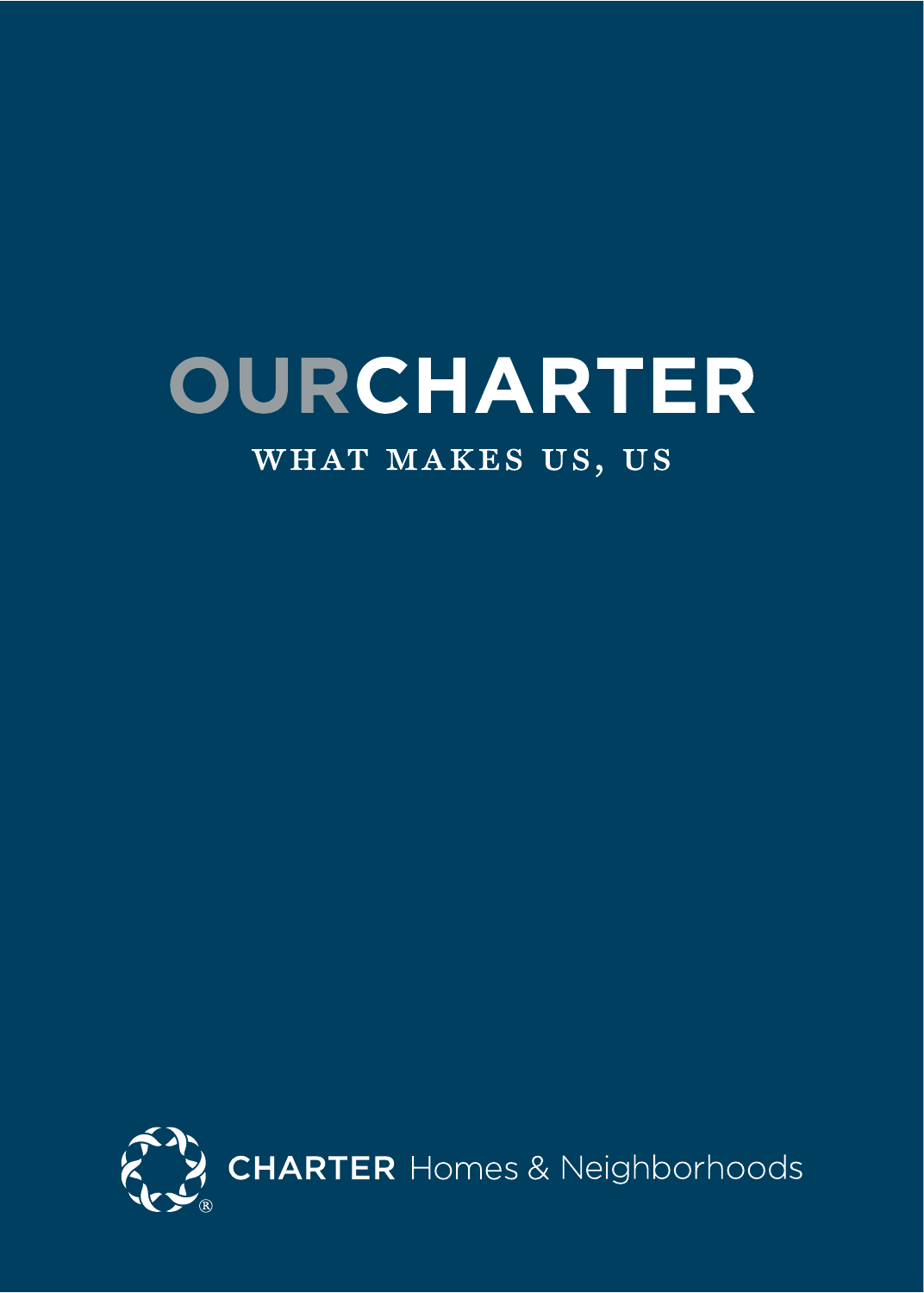### **CHARACTER**

*comes from ancient times, meaning to scrape the earth, to make a mark.*

### OUR MARK WILL SET THE NEW STANDARD.



**CHARTER** Homes & Neighborhoods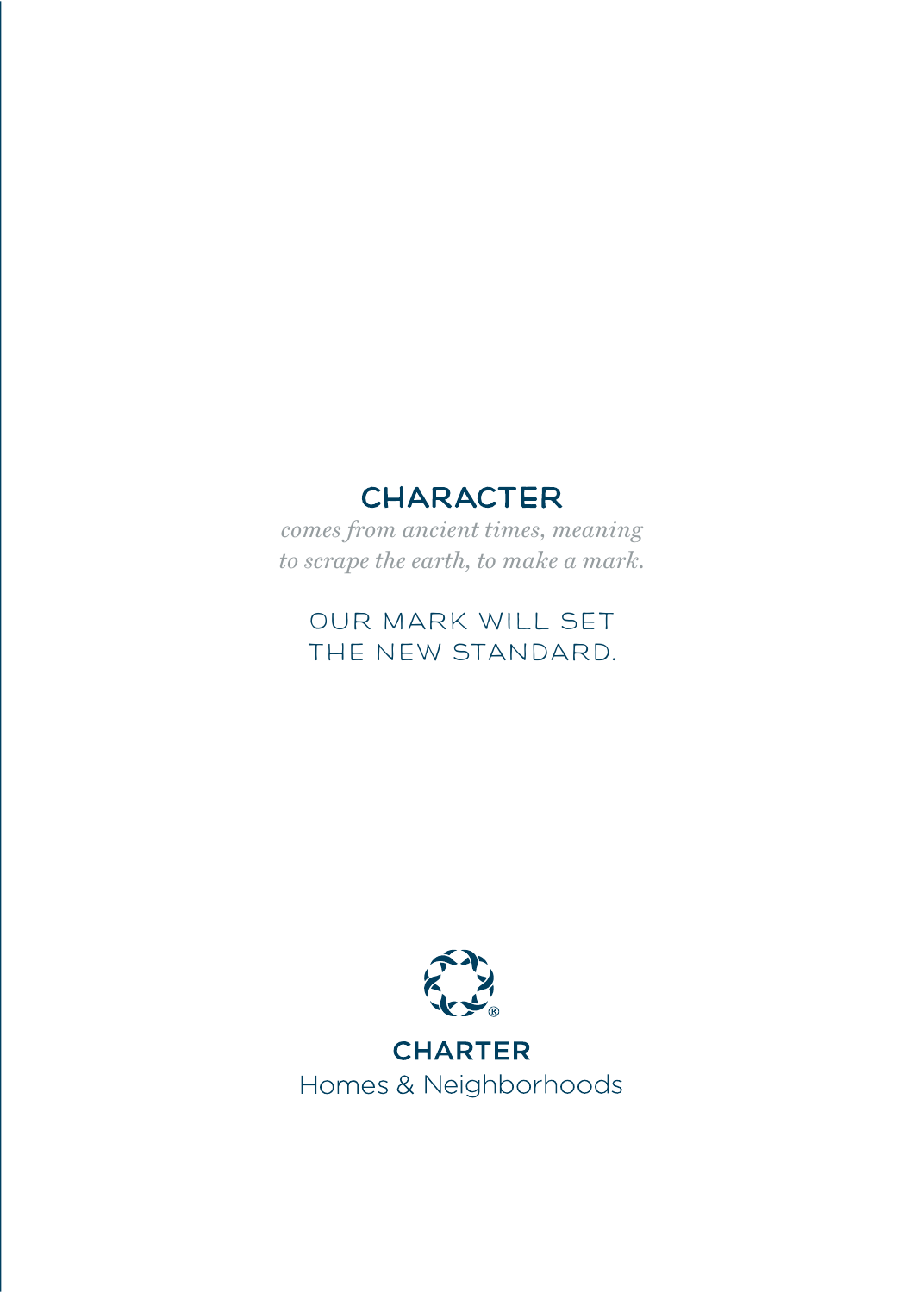### IMAGINE

Several generations of a family celebrate an important milestone together in a barn handcrafted nearly two centuries ago, and carefully brought back to life to respect who, and what, came before.

She was planning to spend the day preparing for a big meeting at home but finds the environment unproductive. Grabbing her laptop, she tells the dog she'll be back, and takes a quick walk to the coffee shop, where she sits with a view into the square, and finds the big idea she was looking for.

As a young couple walk up the front steps of their first home for the first time, one of the two, filled with anticipation, takes a knee just outside the front door and asks her to marry him.

Everyone drives down Main Street as it gently bends south at the end of town, admiring the new clocktower, a landmark that overlooks the special moments of each day.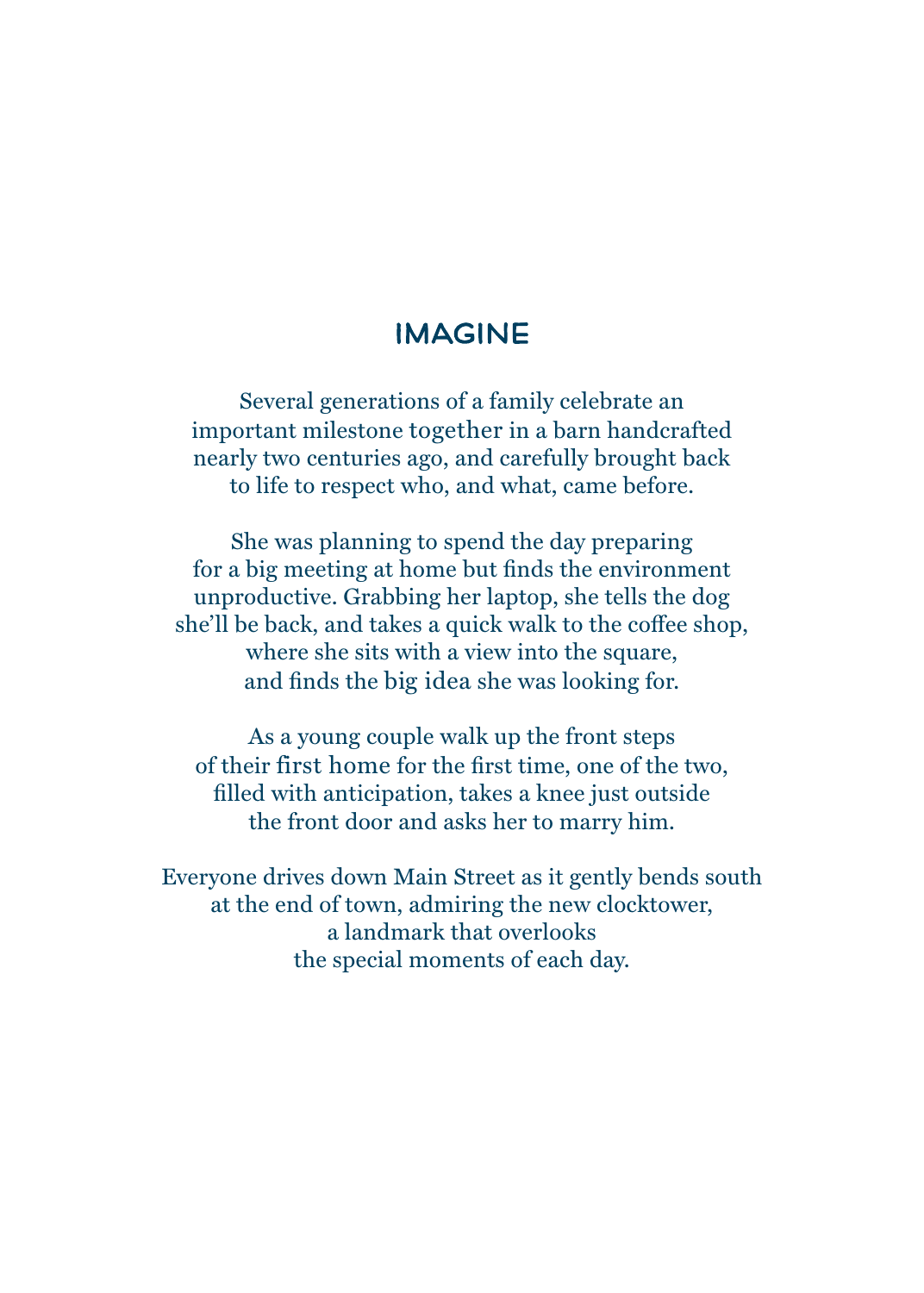### **CHOOSE**

Few people ever get the opportunity to have their work touch the lives of tens of thousands of people and change what our country looks like for generations.

AND FEWER CHOOSE TO TAKE IT.

We do, fearlessly counting on what we have in common, setting us apart and ensuring our success.

What we do is not easy, but NOTHING WORTHWHILE EVER IS.

Our work matters; to our homebuyers, to our team, to our neighbors, and to our future.

Along the way you will discover you stand for something, you have what it takes, you can be counted on, and you finish what you set out to do.

> The choice to make a mark in what you do IS YOURS.

$$
\cdot \not\Rightarrow
$$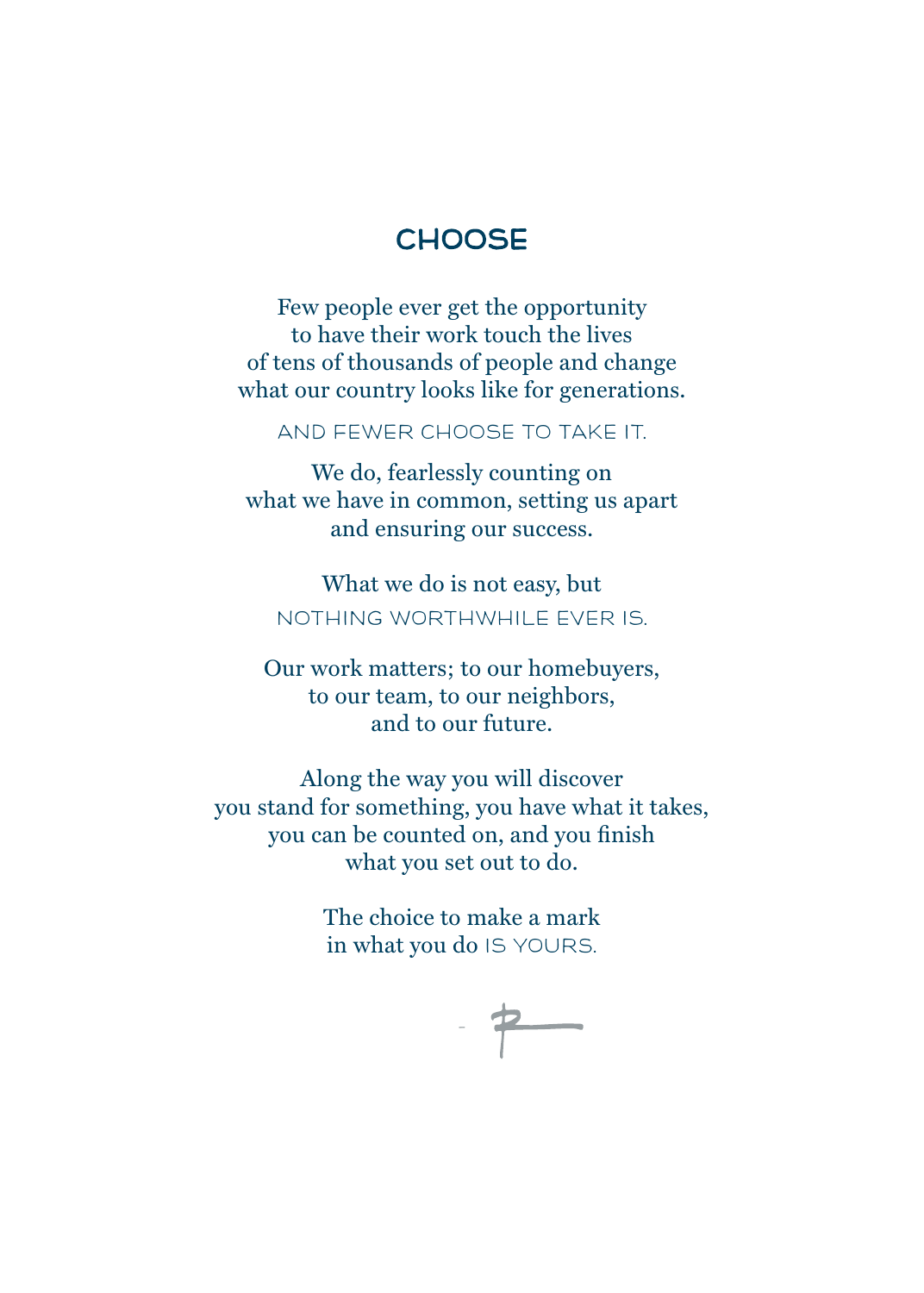*Our country is DEFINED by stories people tell about themselves, that include special places, moments, and memories we all want to have and hold on to.*

*But today much of what is built has no story worth sharing; it is simply more of the same, often taking more than it gives.*

> *We started* asking why *are we building these kinds of places, and learned the rules that define where people live are broken.*

*Getting around quickly has become more important than the journey itself or what the destination looks like when you get there. Everything being the same has replaced* one of a kind*, and following the letter of the law is more important than having places people want and DESERVE.* 

*We decided it was time to* change *the game by again putting people first and asking what's possible, rather than what's allowed.*

*Today we are creating places that people find engaging, endearing, and valuable, that* respect *what came before in what comes next. Each one unique, just like the people who call them home.*

*The ideas we use are not new, and they are not ours. What is new, and what sets us apart, is why we do what we do, together setting the new standard one neighborhood at a time,*  inspiring *others.*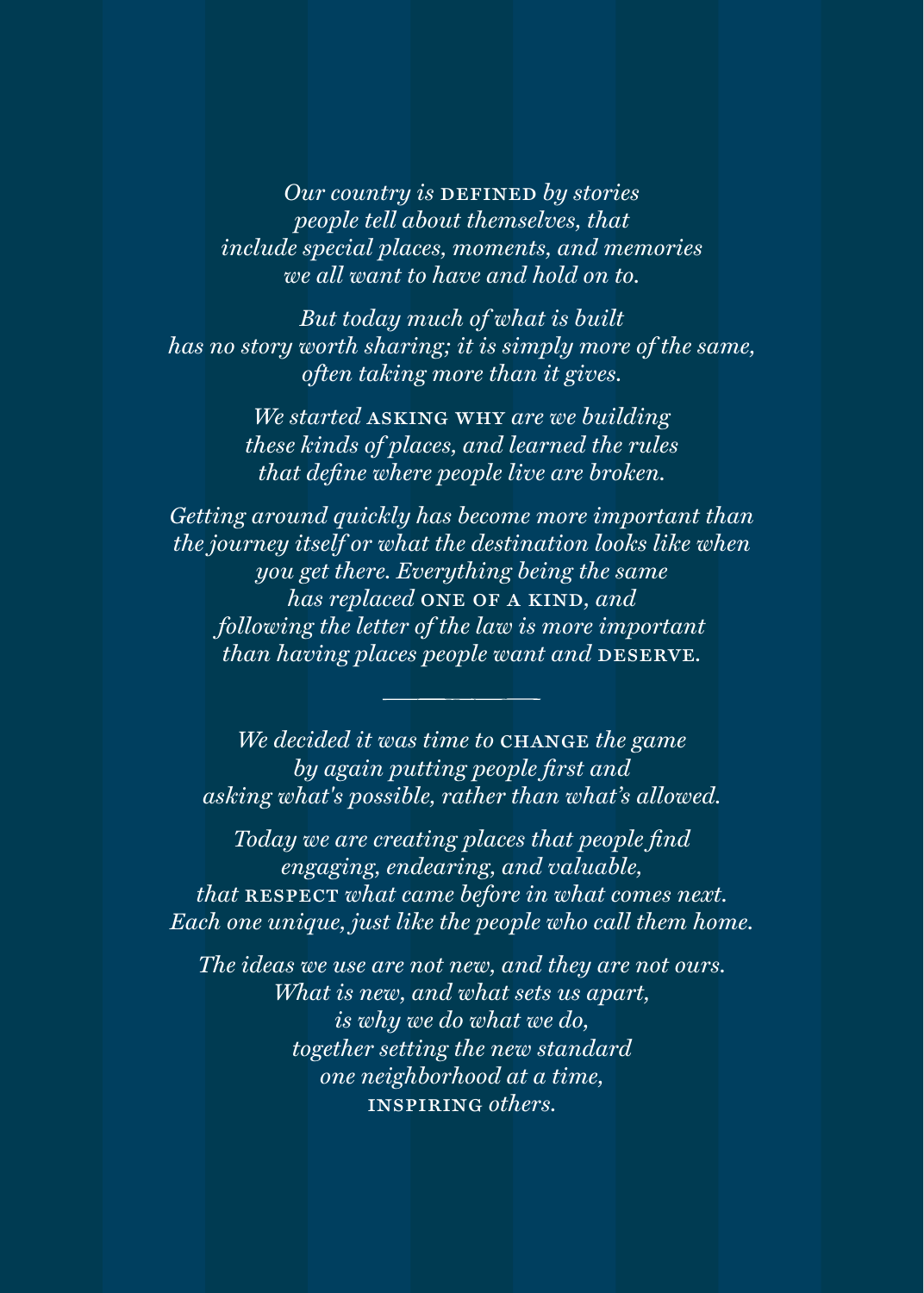

*We are working together to set the new standard,*

# **REIMAGINING AMERICATM**

*One Neighborhood at a Time.*

#### FOR PEOPLE.

People are unique. Where they live should be too.

#### TO RESPECT.

We include the story of what came before and what comes next.

#### BY DESIGN.

We always ask "what's possible", rather than "what's allowed."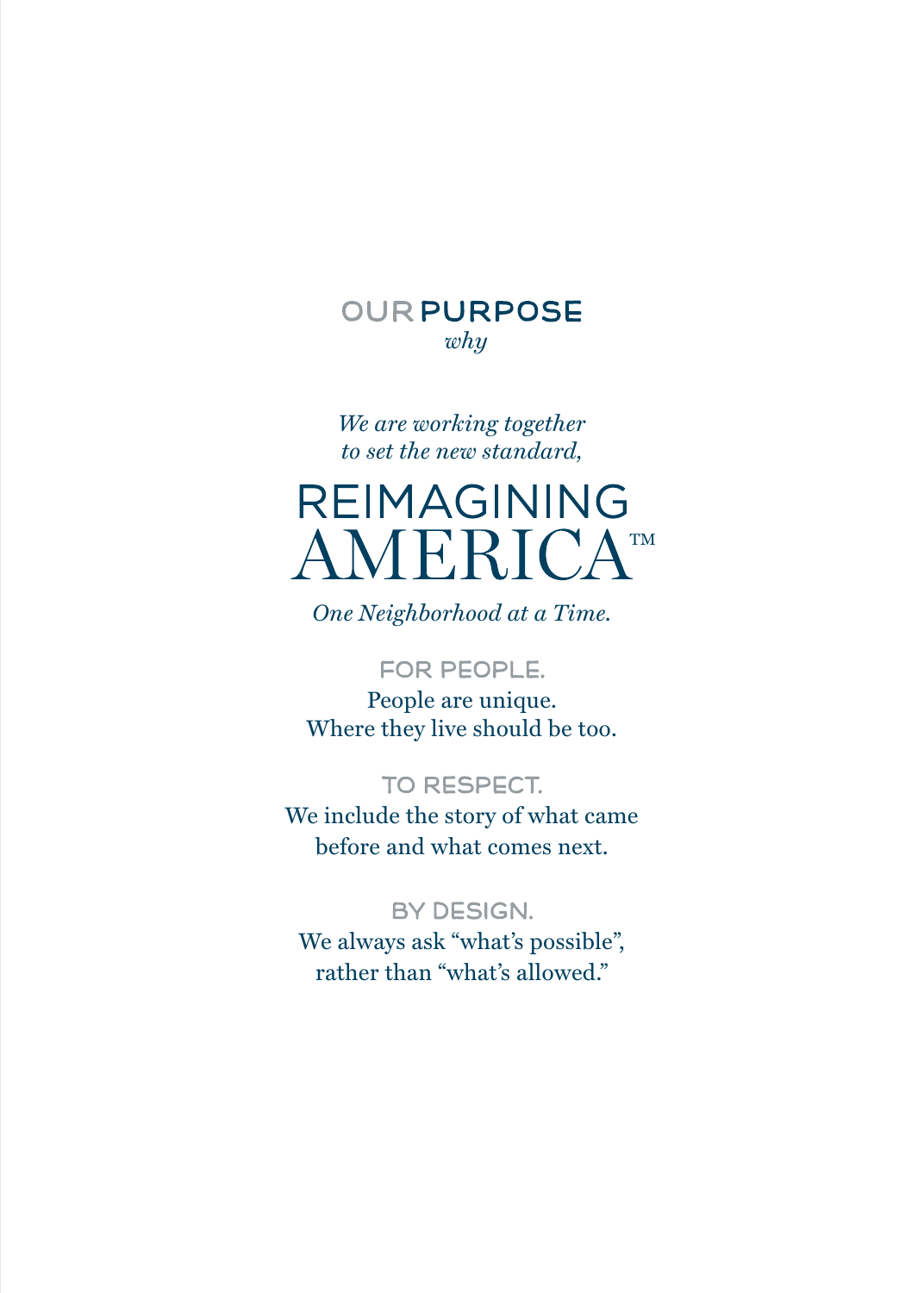*Ask people to describe where they* WANT *to live*, *what it looks like, and what they want to do there, and they rarely describe what is being built today.*

*They speak about places they visit on vacation or see in pictures, that* engage *them and that are one-of-a-kind, where they can take a break and connect with friends, that include the beauty of trees and natural spaces, all just a short walk from their front door.*

*For more than fifteen years, we've been asking people that question, and listening carefully.*

*It wasn't so much the places they talked about that got our attention, but how they spoke about them that* moved *us.*

*The places they described endeared themselves to people. They included the* feelings*, hopes, and*  memories *that they wanted to have and to hold on to.*

*These conversations made us recognize what we do becomes a part of who people are, and the* unique *story they tell about themselves.*

*So we visited the places people shared with us, learned what made them so* special*, and* created *a new way to give people what they want.*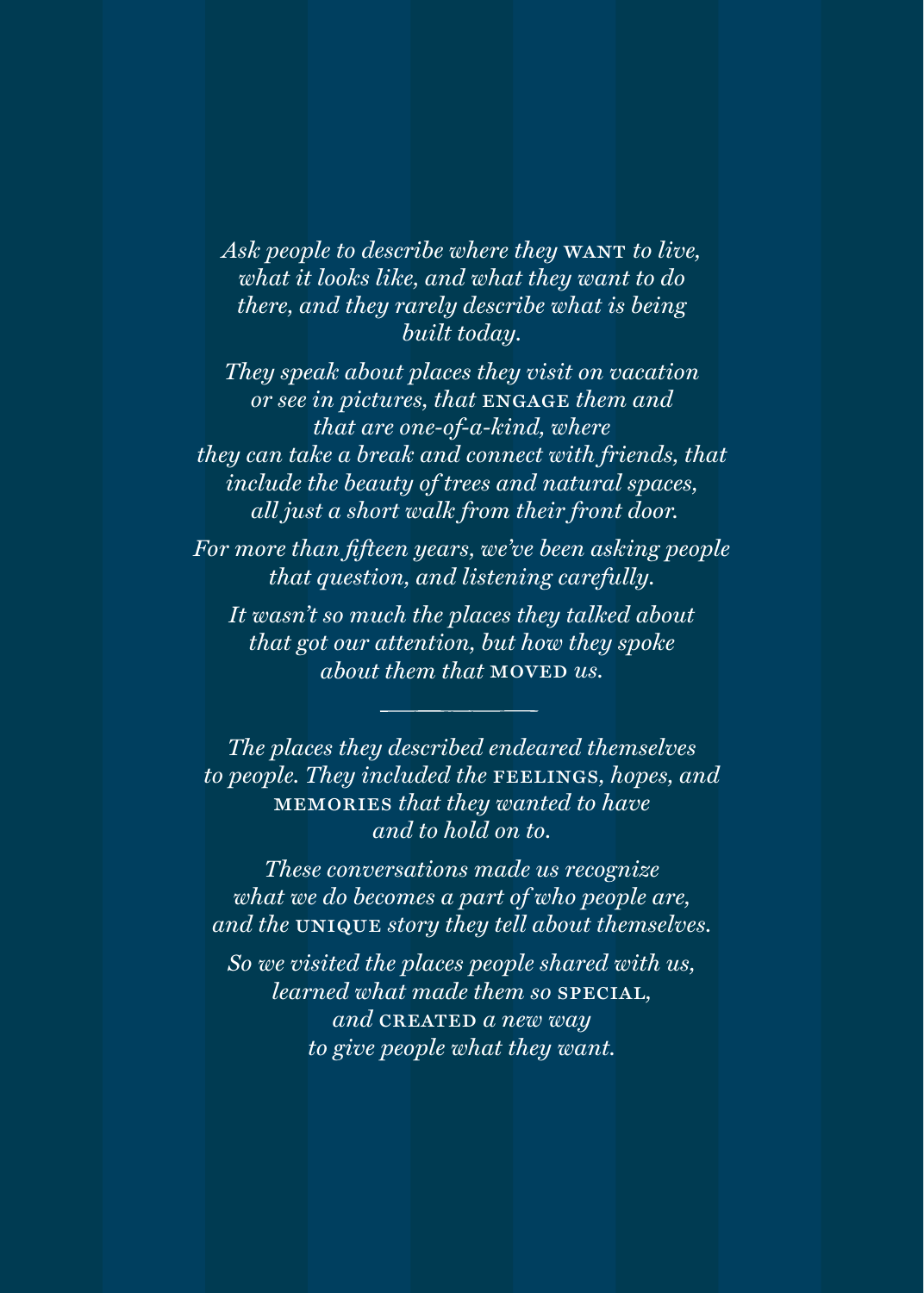

*demands that we*

DELIVER

OUR PROMISE

FOR

#### OUR PEOPLE

DEMONSTRATING

#### OUR PRINCIPLES

AND WORKING

### THE CHARTER WAY

EVERY DAY.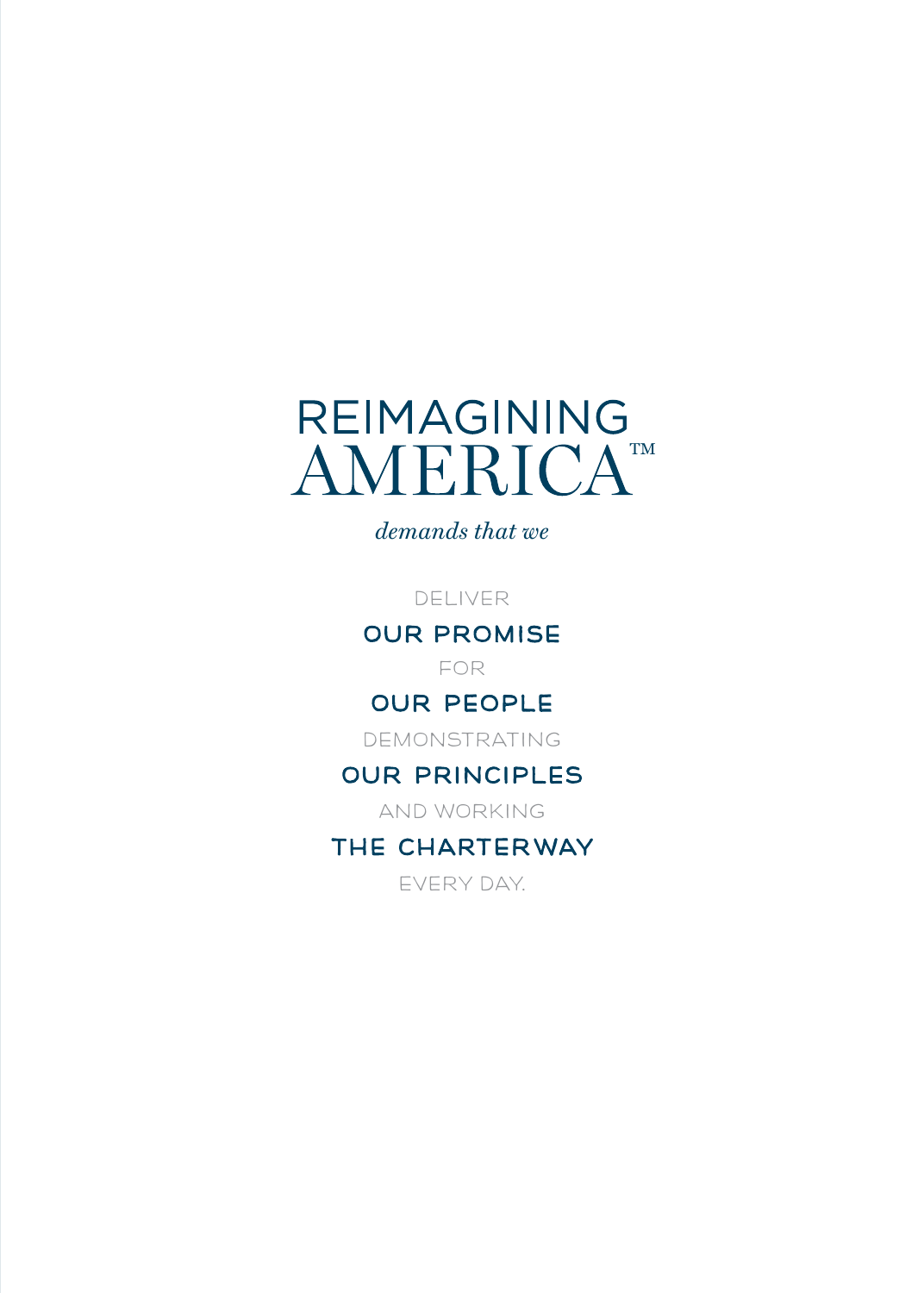# OUR PROMISE IS WHAT OUR HOMEBUYERS CAN EXPECT FROM US.

<u> Louis Communication (Louis Communication)</u>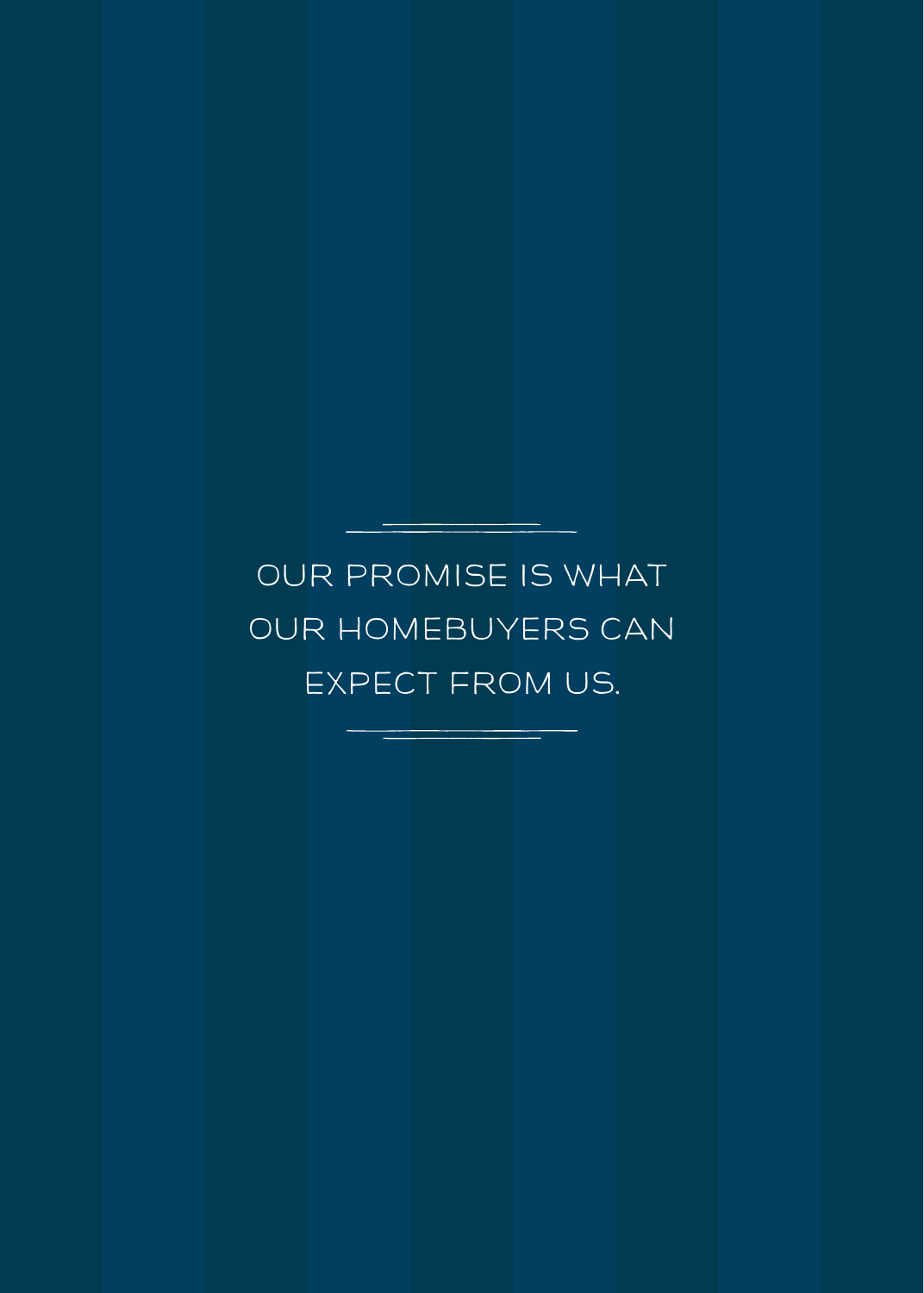### OUR PROMISE *what*

*We create*

# THE GREAT AMERICAN NEIGHBORHOOD

*each one delivering*

LIFE A WALK AWAY®

*and*

A HOME AS SPECIAL AS YOU ARE®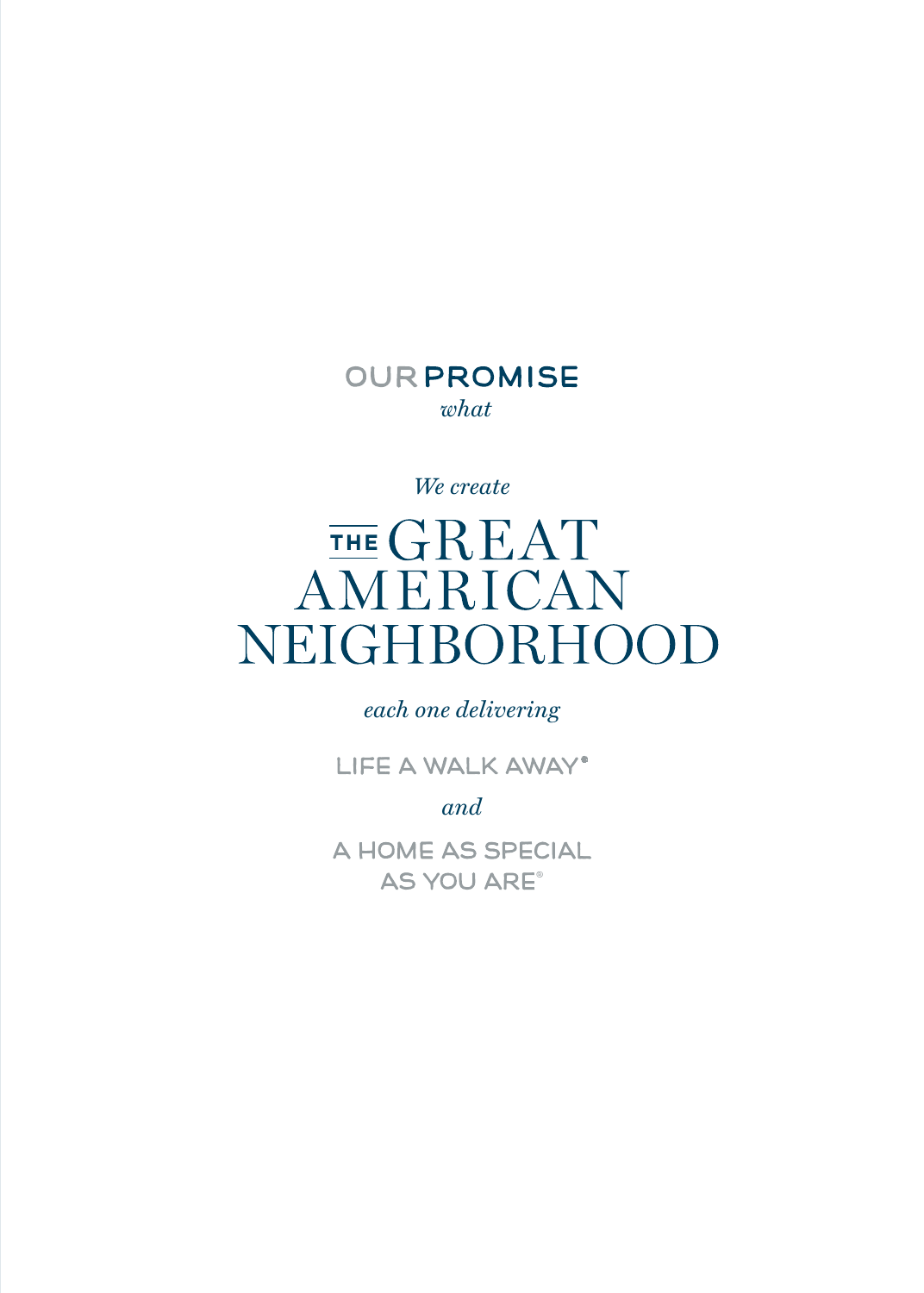WE WORK HARD EVERY DAY TO PUT OUR PEOPLE FIRST, KNOWING THEY HAVE A CHOICE AND THEY CHOOSE US. WE ARE NEVER SATISFIED WITH SECOND PLACE WHEN IT COMES TO SATISFYING OUR PEOPLE.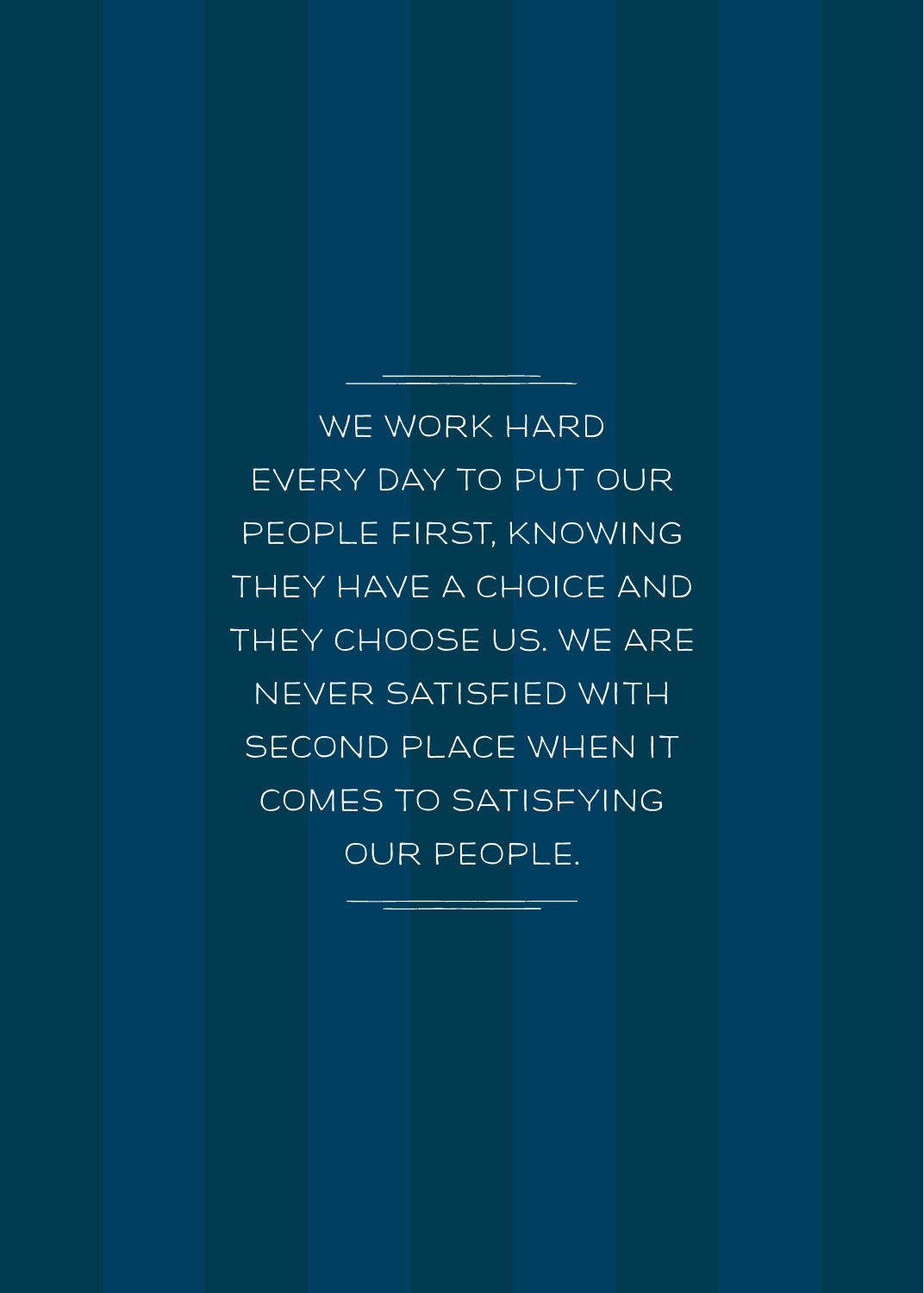### OUR PEOPLE *who*

We are in the *people* business, which means we know who we work for and with;



#### **THE**



in our industry,

NEIGHBORS

*who value* OUR PROMISE *and share* OUR PURPOSE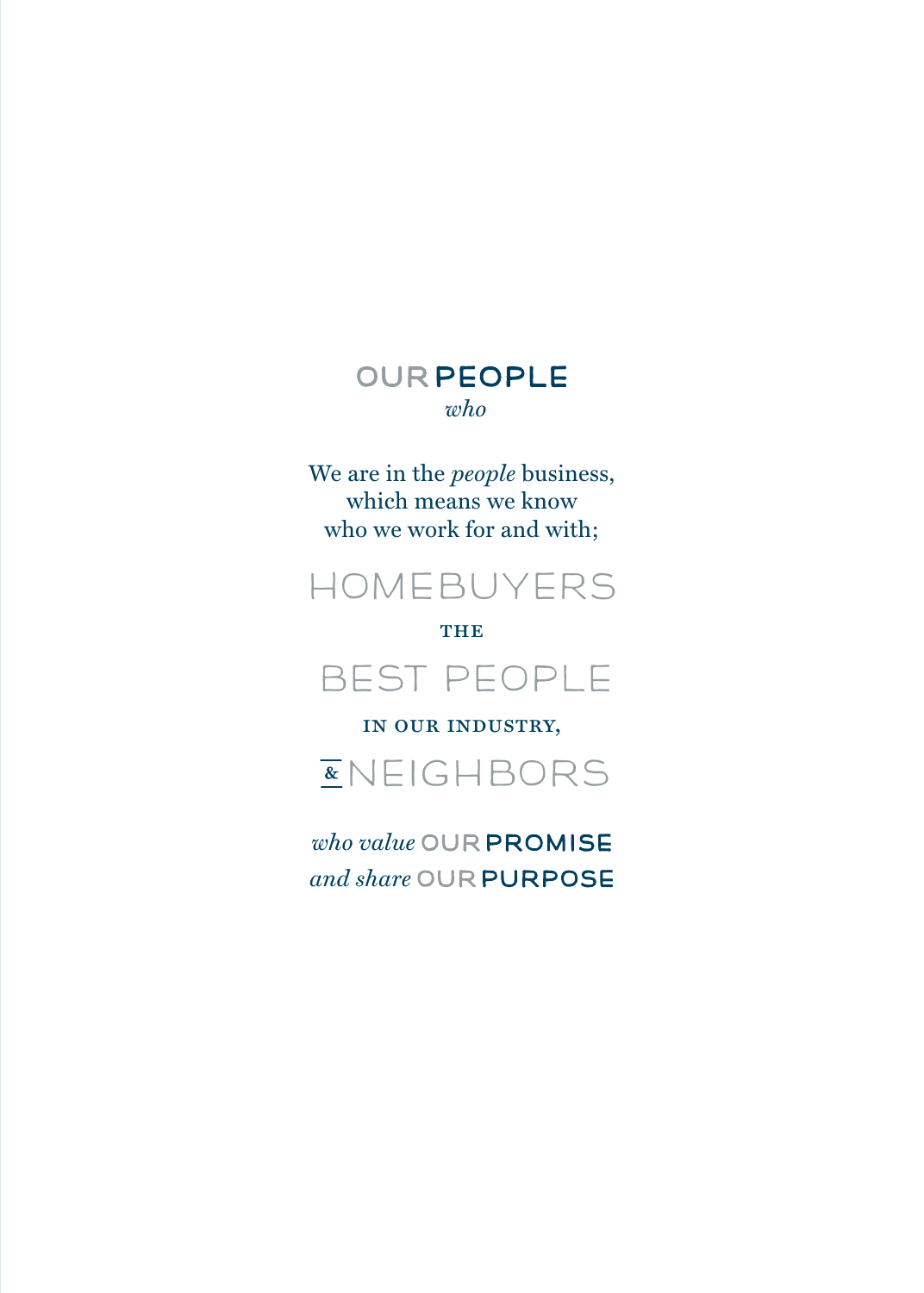WE CHOOSE, TRAIN, AND DEVELOP PEOPLE WHO PUT OUR PRINCIPLES INTO PRACTICE EVERY DAY.

\_\_\_\_\_\_\_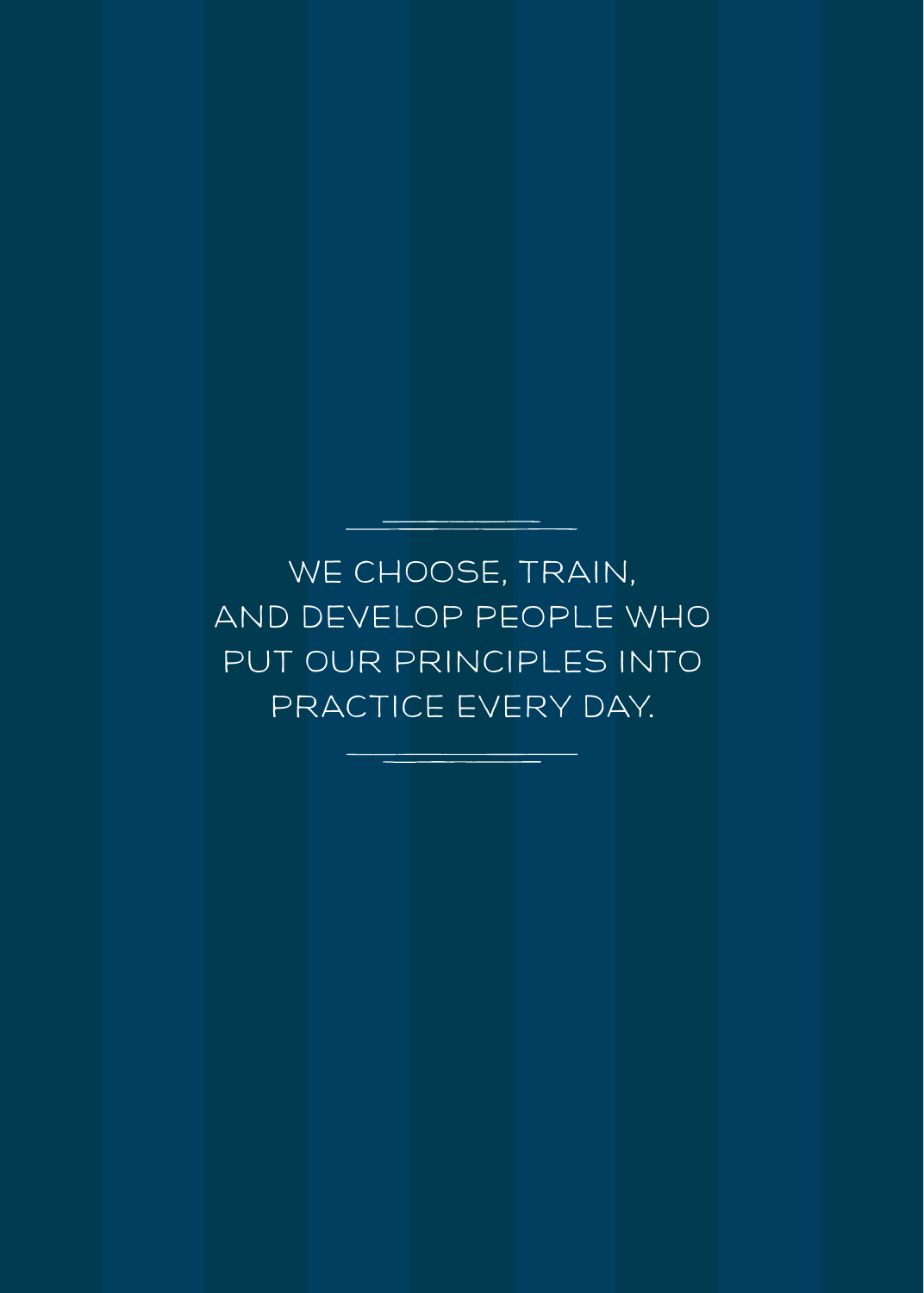### OUR PRINCIPLES *how*

#### The best people are defined by



Together we share ten principles that define us.

OUR ATTITUDE *to* CARE MORE.

OUR EFFORT *to* DO MORE.

OUR BELIEF *to* BE MORE.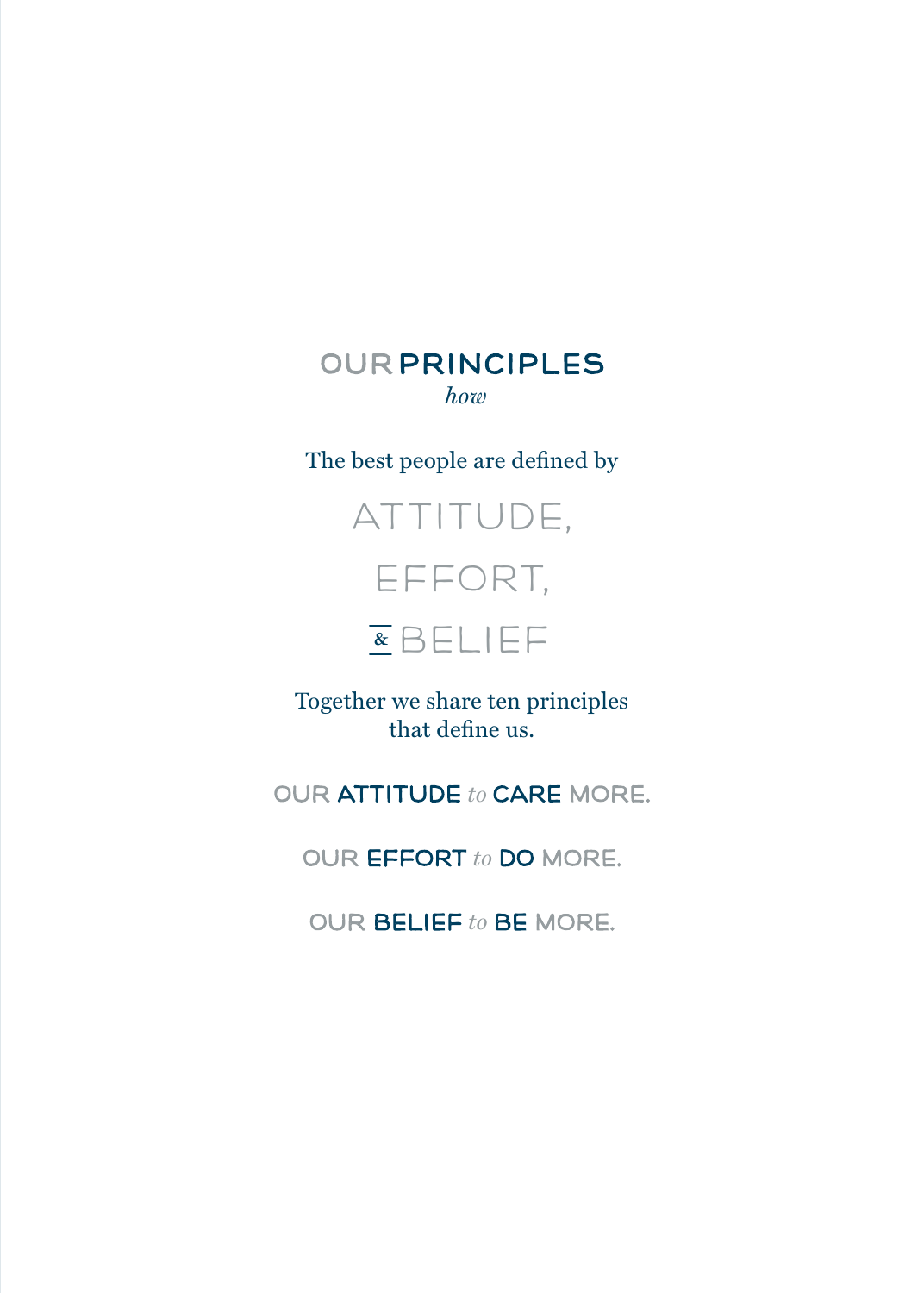# OUR PRINCIPLE *No. 1* LISTEN GENEROUSLY

*with the intent to understand*

You are *willing* to be influenced.

You understand the *purpose* of listening is understanding, not agreement.

You demonstrate the active listening position, facing the speaker with your eyes and body *focused*.

You let the other person finish *before* formulating your response.

You listen for *what* is being said without being spoken.

> *Action is character.* f. scott fitzgerald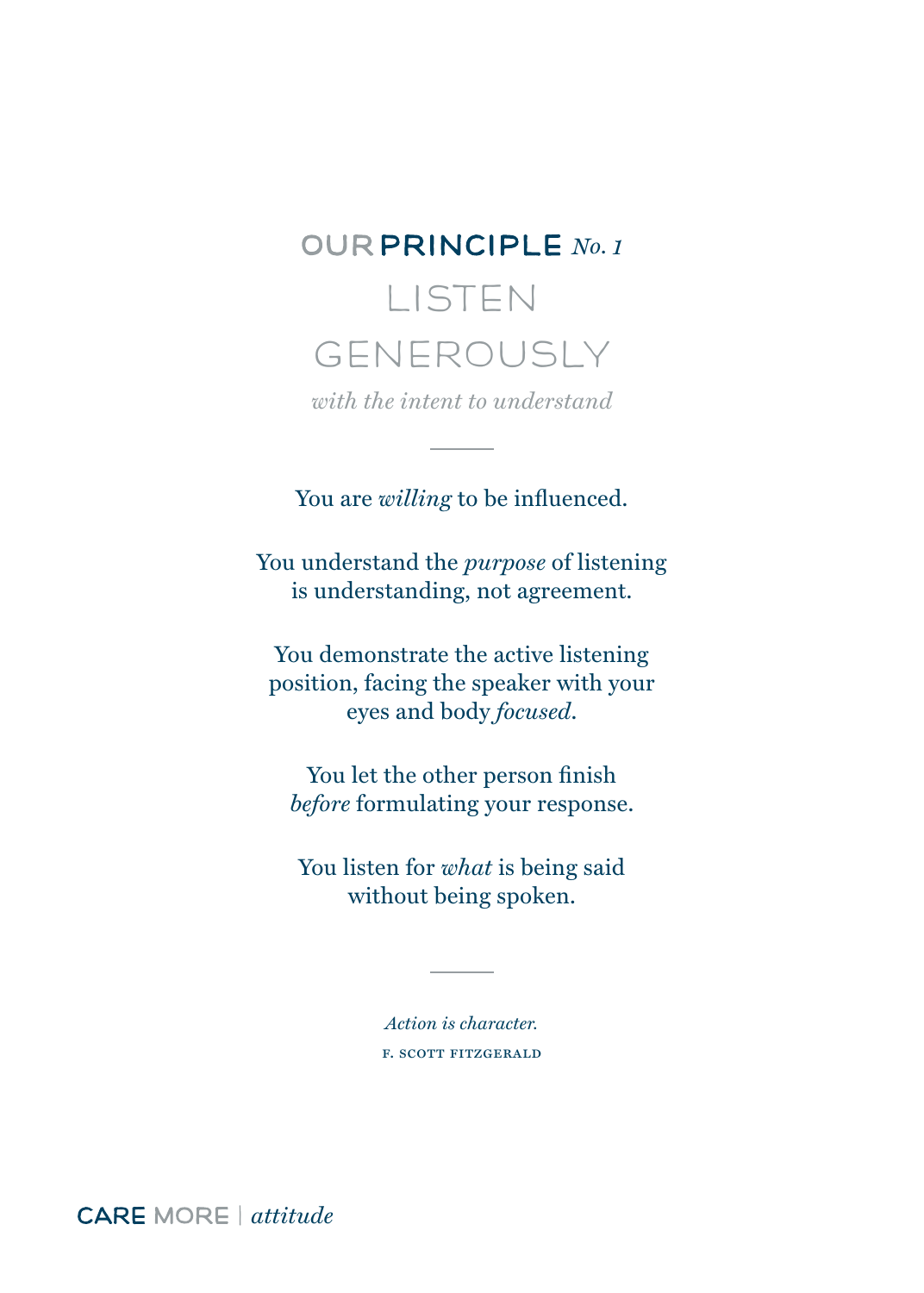# OURPRINCIPLE *No. 2* DO WHAT'S RIGHT AS PROMISED, EVERY TIME.

This is *the* definition of integrity.

This is the basis for all your decision making, *regardless* of how difficult it is to follow.

You know doing this *consistently* is how you create trust.

Your own self-interest comes *second* if there is ever a conflict between the two.

*Character may almost be called the most effective means of persuasion.* **ARISTOTLE**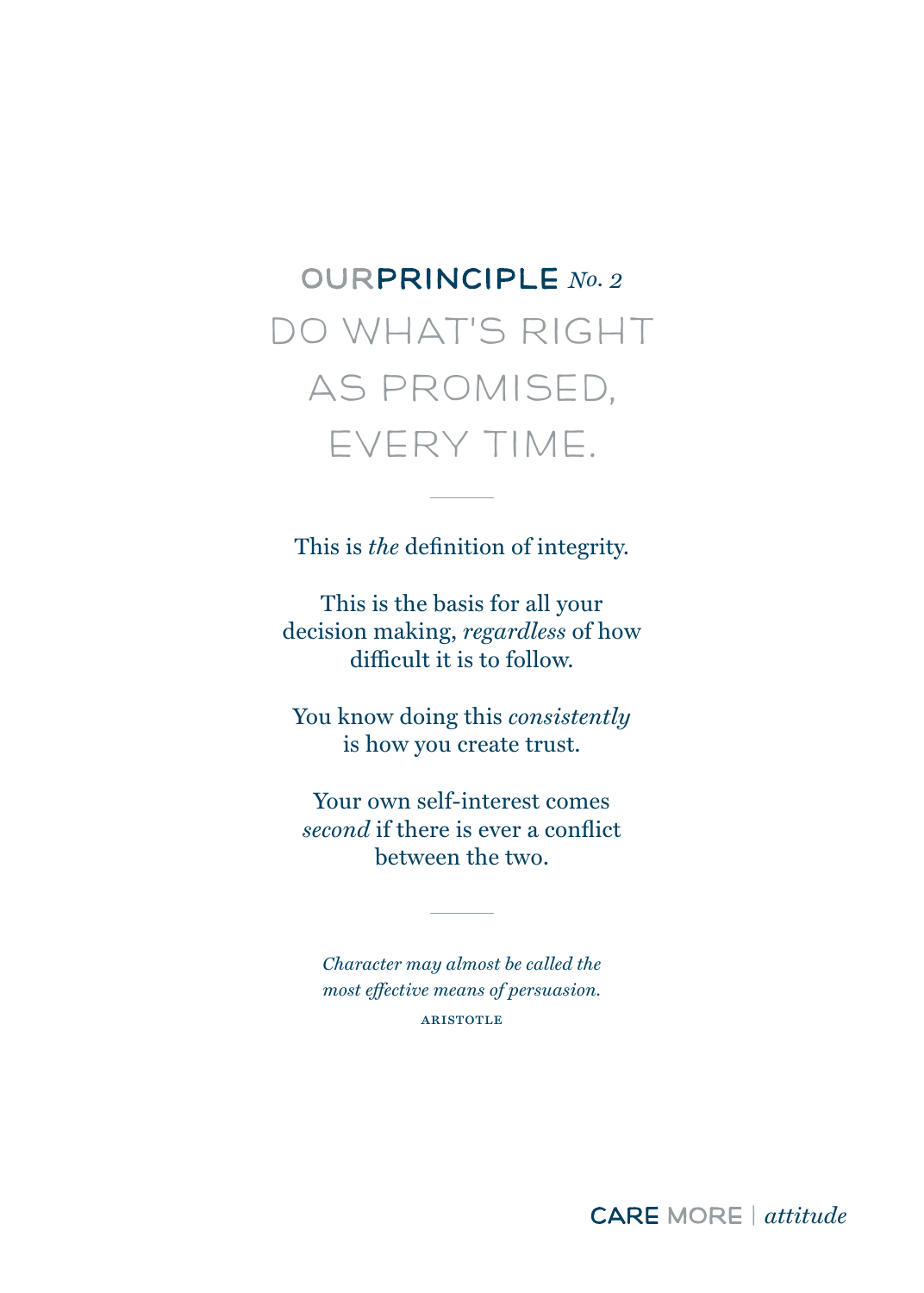MAKE A DIFFERENCE

*personally and professionally.*

Things happens because of you, not circumstance.

You know that your *willingness* to muster a few seconds of courage to take the right action or speak up can *change* the future for the better.

You *own* what you think and say.

You see the opportunity in *every* challenge you face to develop your problem solving skills.

You speak *truthfully* and for yourself when there is something important to say.

You only say things about others that you would say in their presence.

You pick cigarette butts off the ground, knowing the *little things* count.

*The man of character falls back on himself. He imposes his own stamp of action, takes responsibility for it, makes it his own.* charles de gaulle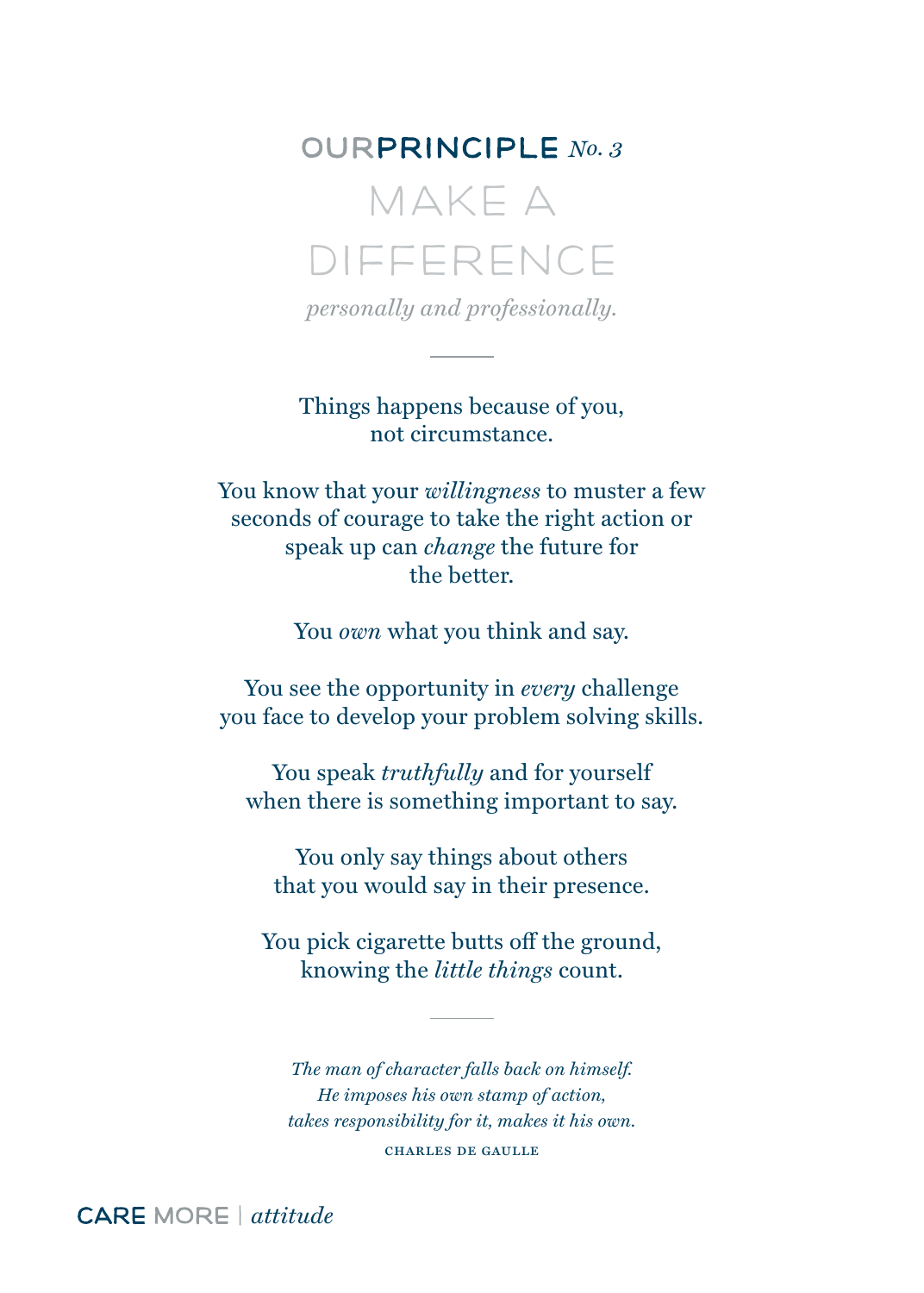## BeSAFE

*everyone home safe every night.*

You are an example for how to BeSAFE™ in all you do, at all times.

You are *proactive* in maintaining and encouraging a safe workplace.

You are confident in telling others to stop work if you think it is being done in an unsafe manner.

*Be more concerned with your character than your reputation, because your character is what you really are, while your reputation is merely what others think you are.* john wooden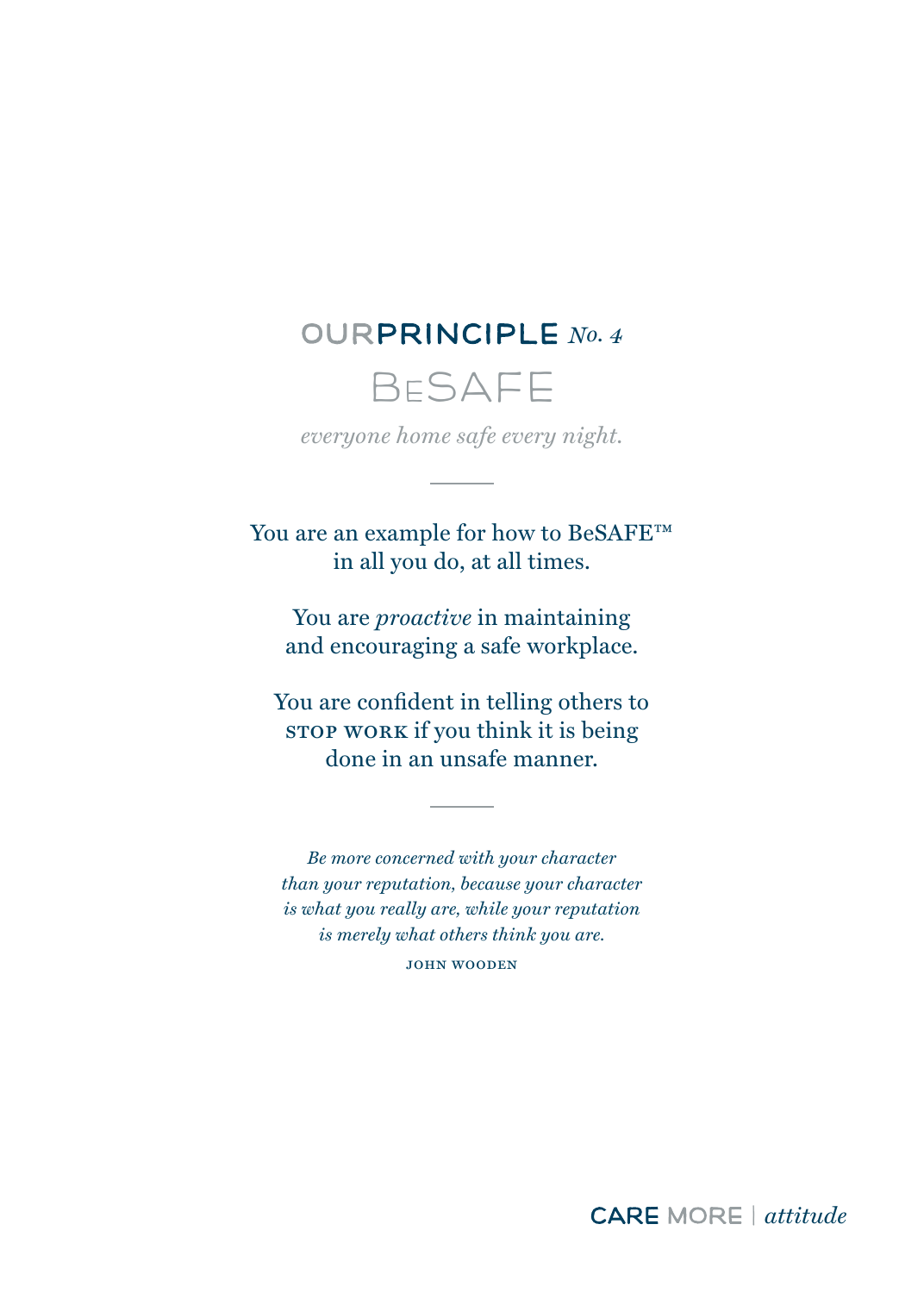PREPARE FOR THE MOMENT

*your best in seven seconds.*

You ensure that you make a great impression as a *result* of the hard work of preparing for it.

You know it is not *what* you say that matters, but what others hear, so mastering what and how you communicate is important.

> What sets you apart is doing it right the *first* time.

*Character may be manifested in the great moments, but it is made in the small ones.* phillips brooks

DO MORE | *effort*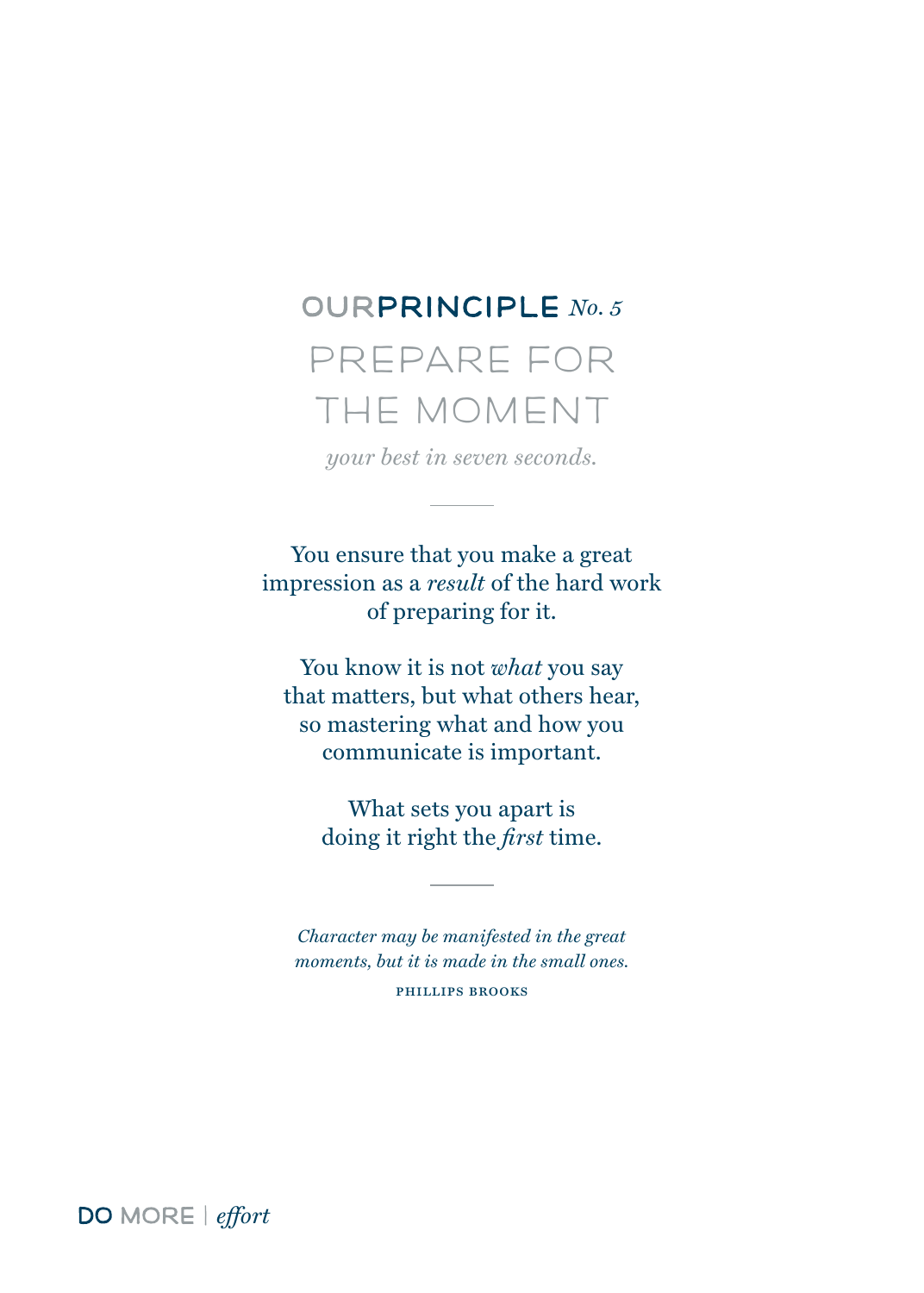# OURPRINCIPLE *No. 6* HONOR COMMITMENTS

*who, what, by when.*

You take responsibility to see a commitment *through* completion, whether you make it or agree to it.

You strive for *clarity*, detailing what needs to be done, when it needs to be completed, and who will do it, with the only responses being yes, no, or offering a counter proposal.

You *proactively* confirm, before the deadline, that a commitment will be met, and you understand and have (or can give) the support needed to achieve it.

You know that an unmet commitment results in us *all* losing.

> Blame never makes anything better. The *right* response is to fix it fast.

*You cannot escape the responsibility of tomorrow by evading it today.*  abraham lincoln

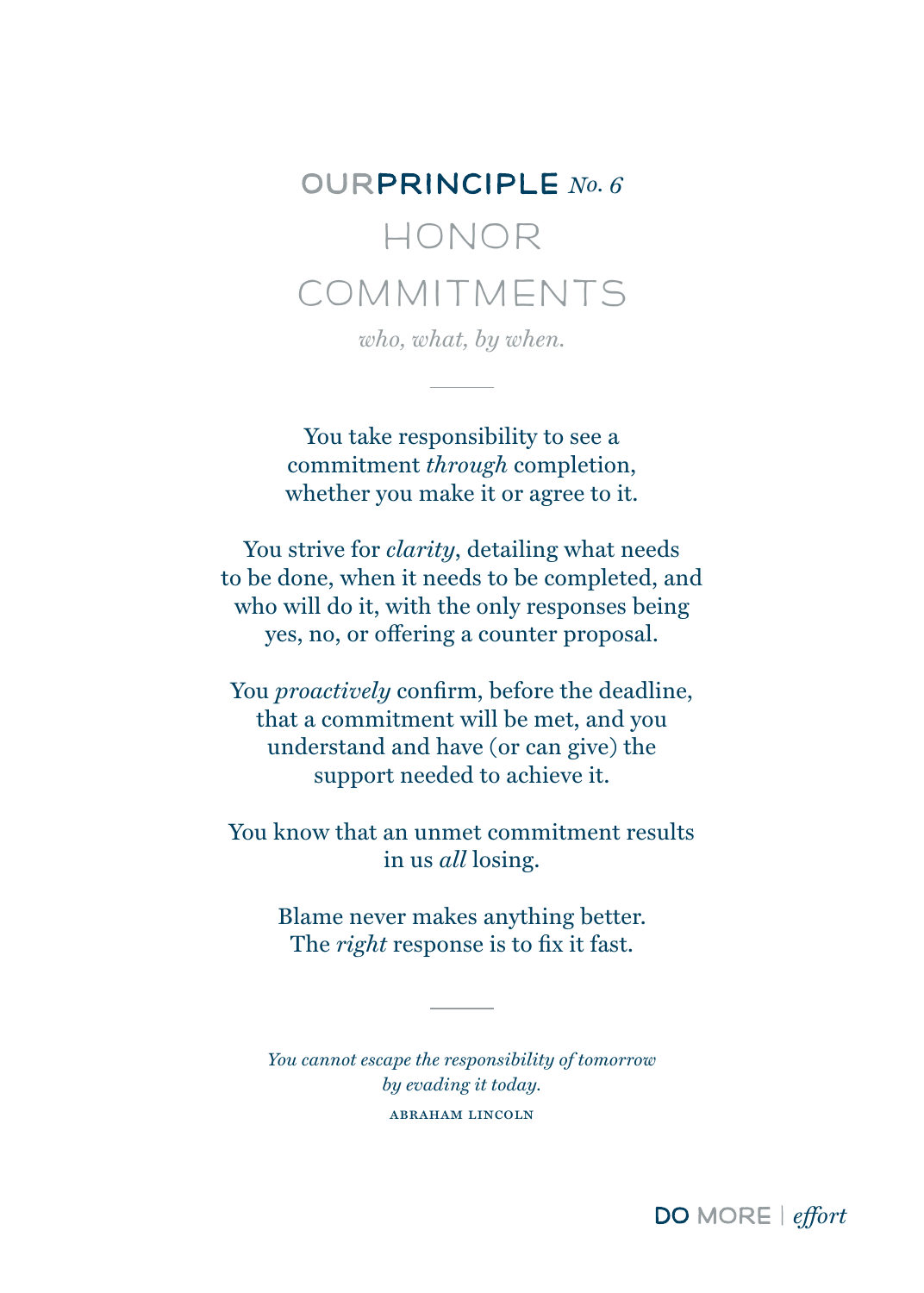### SPEED WINS

*doing it all the Charter way.*

You know the *value* of doing everything faster without ever sacrificing anything. Finishing the job completely and correctly is how we beat the competition.

> You *embrace* the challenge of always providing your best, for less, faster.

> > *Be quick, but don't hurry.* john wooden

DO MORE | *effort*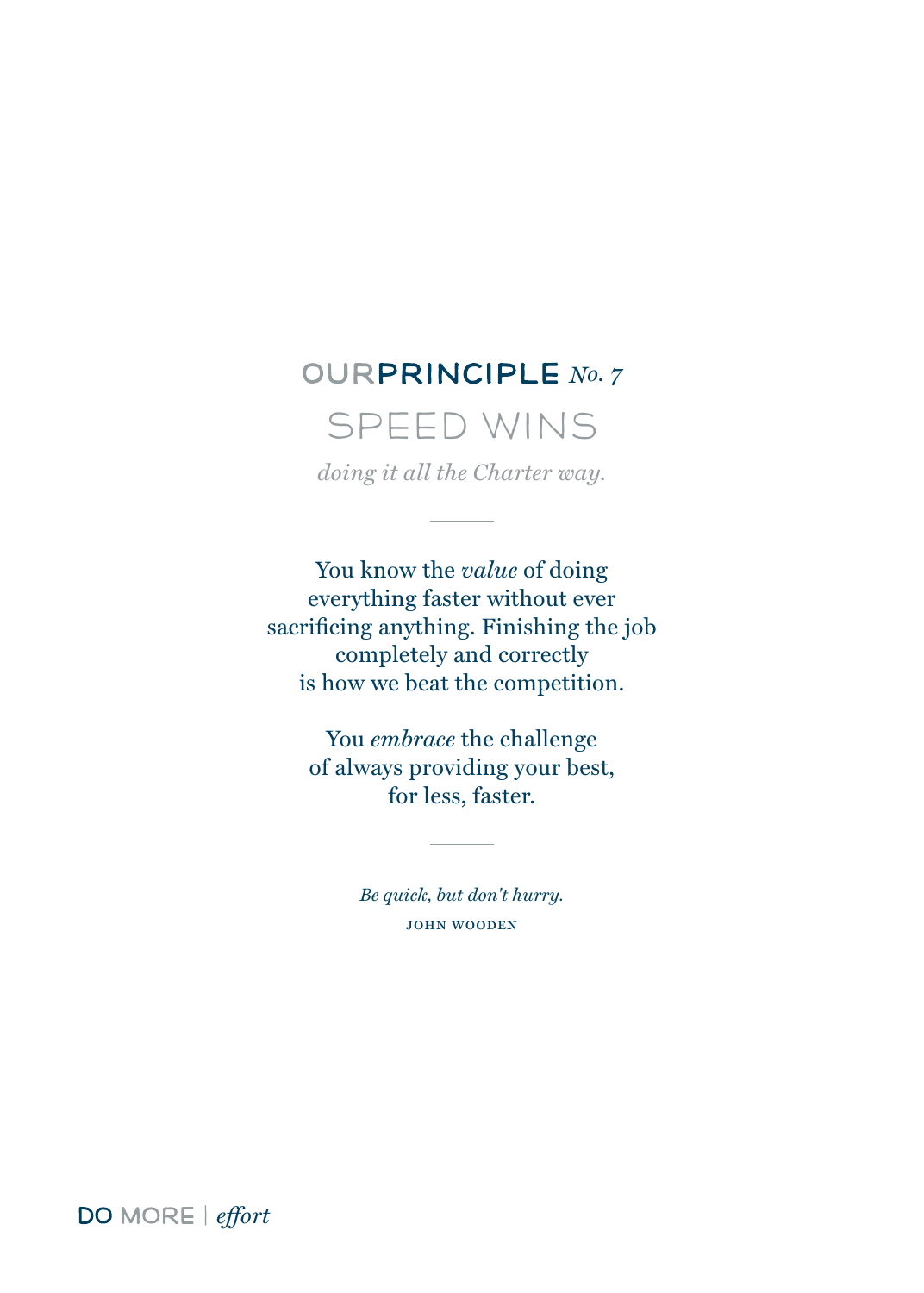# OURPRINCIPLE *No. 8* SERVE OTHERS

*become a leader.*

You ensure others have what *they* need to succeed.

You take *pride* when others get the credit.

You seek the best idea and what is best for the *team*, rather than what is best for you.

You treat others with *respect*, even when they have a different perspective that you may disagree with.

*People with good intentions make promises. People with character keep them.* unknown

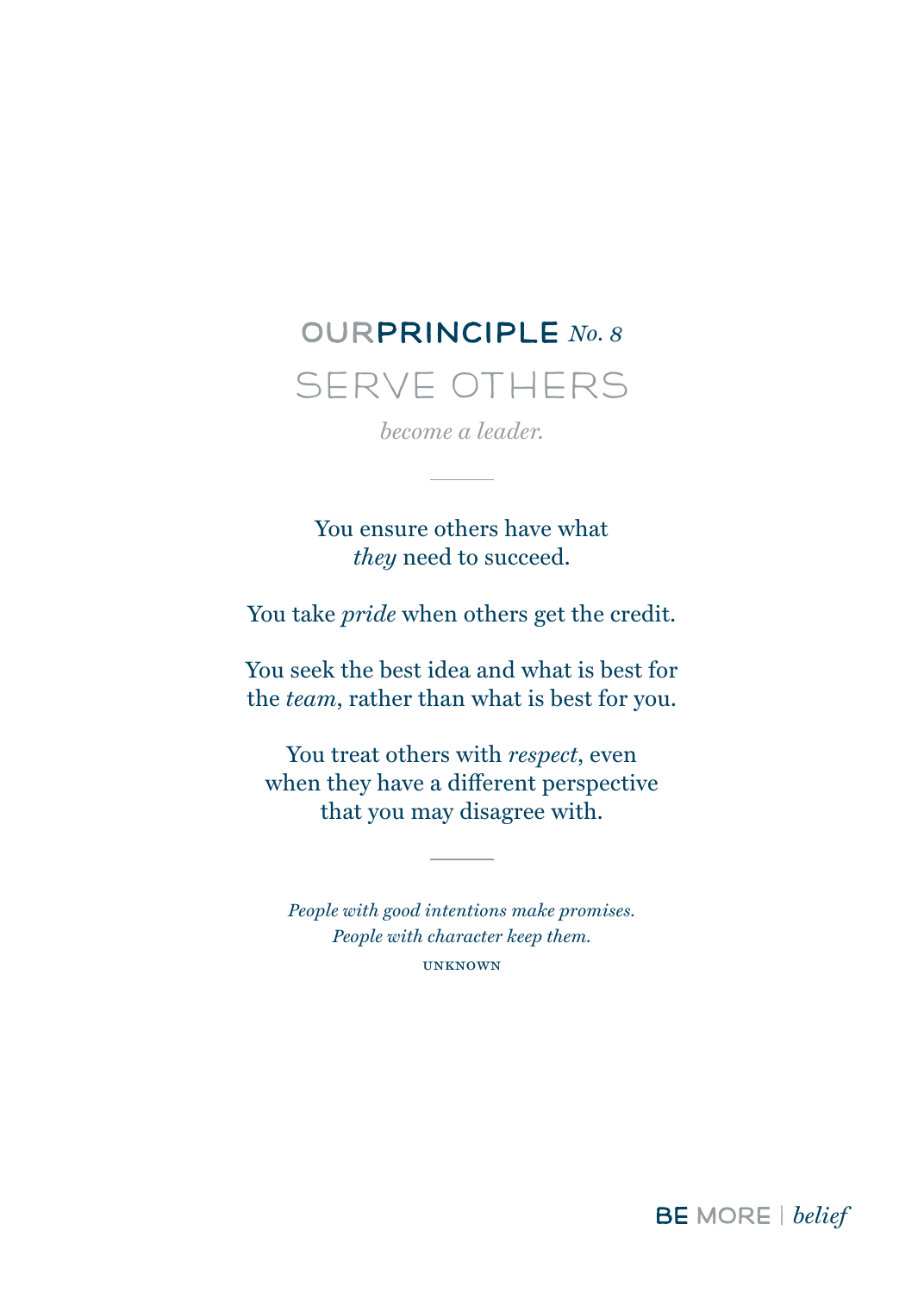# OURPRINCIPLE *No. 9* ALWAYS IMPROVE

*always be valuable.*

You can always make and do everything simpler, faster, better, for less.

You are always open to training.

Your value is your *willingness* to learn, not just simply what you know.

Your *first* response to a new idea is curiosity.

You improve your skills and knowledge on your own, gaining comfort in knowing *your journey* never ends.

You know it is your responsibility to manage your career and to find your mentor.

You postgame *all* you do, asking yourself what could I have said, what could I have done better.

*We never lose; we either win or we learn.* nelson mandela

BE MORE | *belief*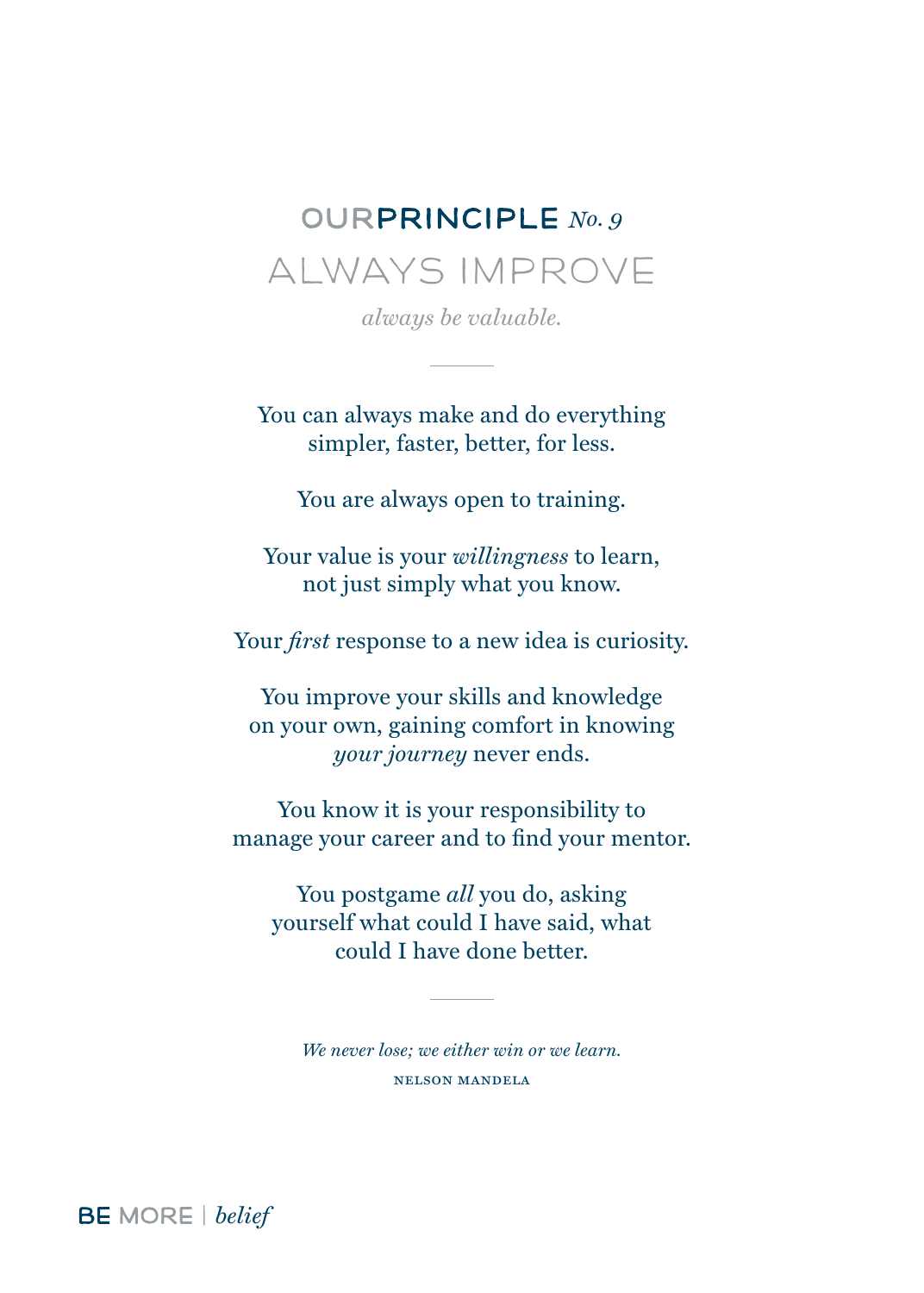### OURPRINCIPLE *No. 10* DELIVER

### EVERY DAY *secure the future.*

You deliver our work The Charter Way on time, on budget, to plan (100% complete).

How you secure the future.

You value being measured by whether or not, and how well you *accomplish* what you set out to do.

You know your opportunities come from a track record of success.

You *prioritize* your tasks to ensure your work provides the most value to the team.

You *never* quit.

You understand there is no try; there is *only* do and not do.

*Character, not circumstance, makes the man.* booker t. washington

BE MORE | *belief*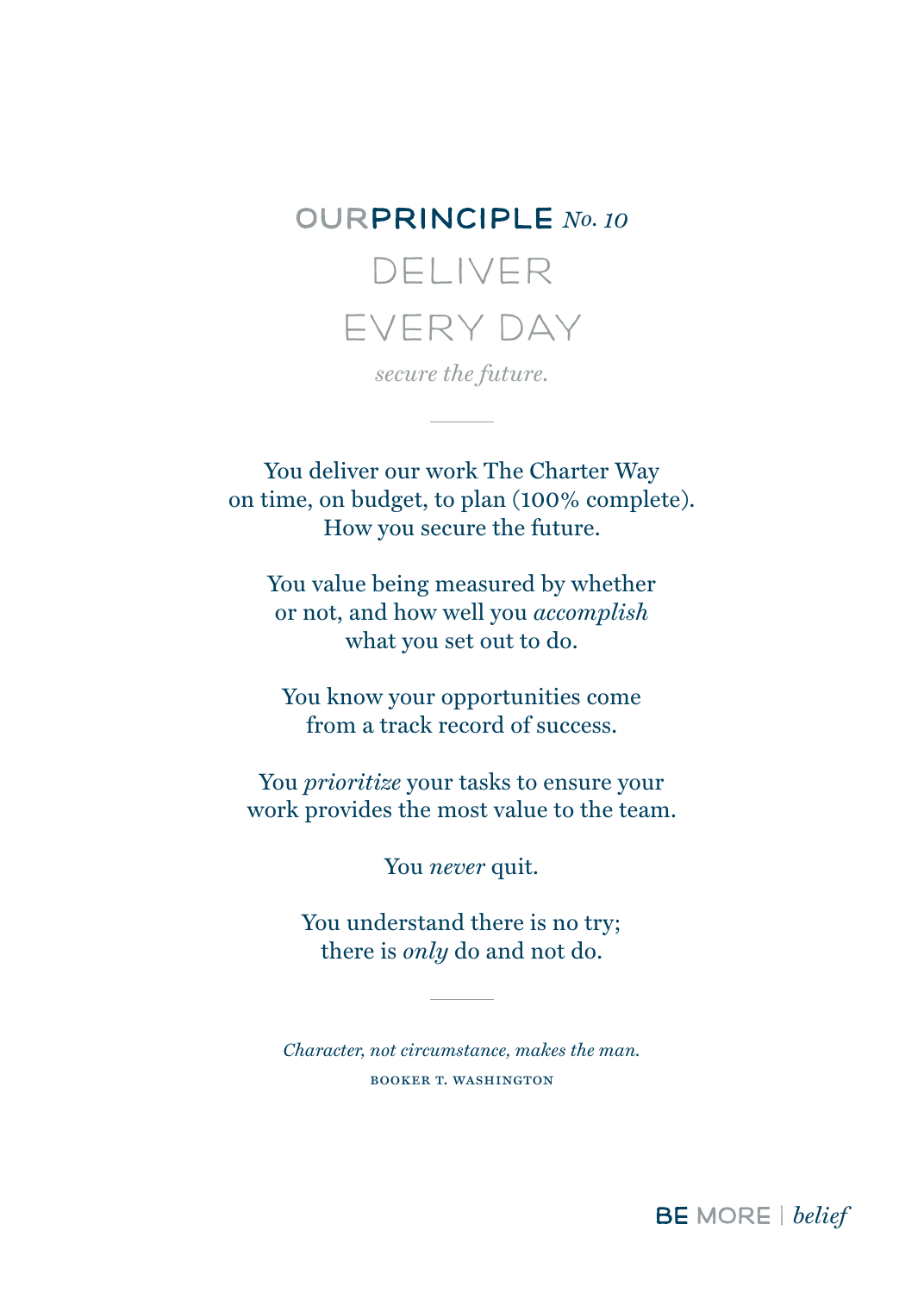### THECHARTERWAY

We have *one* way we work.

### THE CHARTER WAY

It is not the only way, but it is the way we have chosen, knowing when we follow it, we will consistently meet the Charter standard.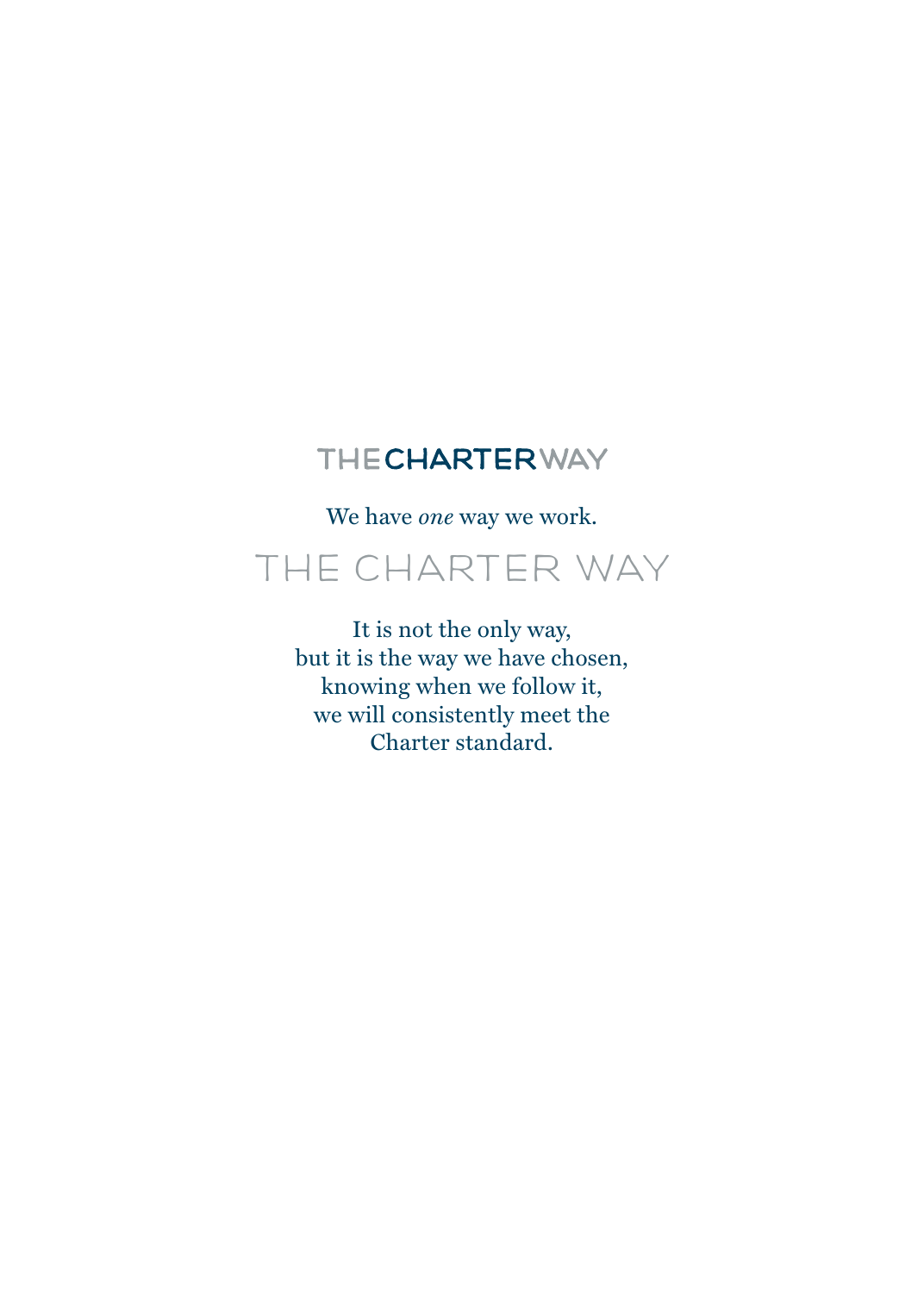### THECHARTERWAY

We have organized the team with our homebuyer on top, to remind us we are in the people business, and so we know what we have to do deliver OUR PROMISE.

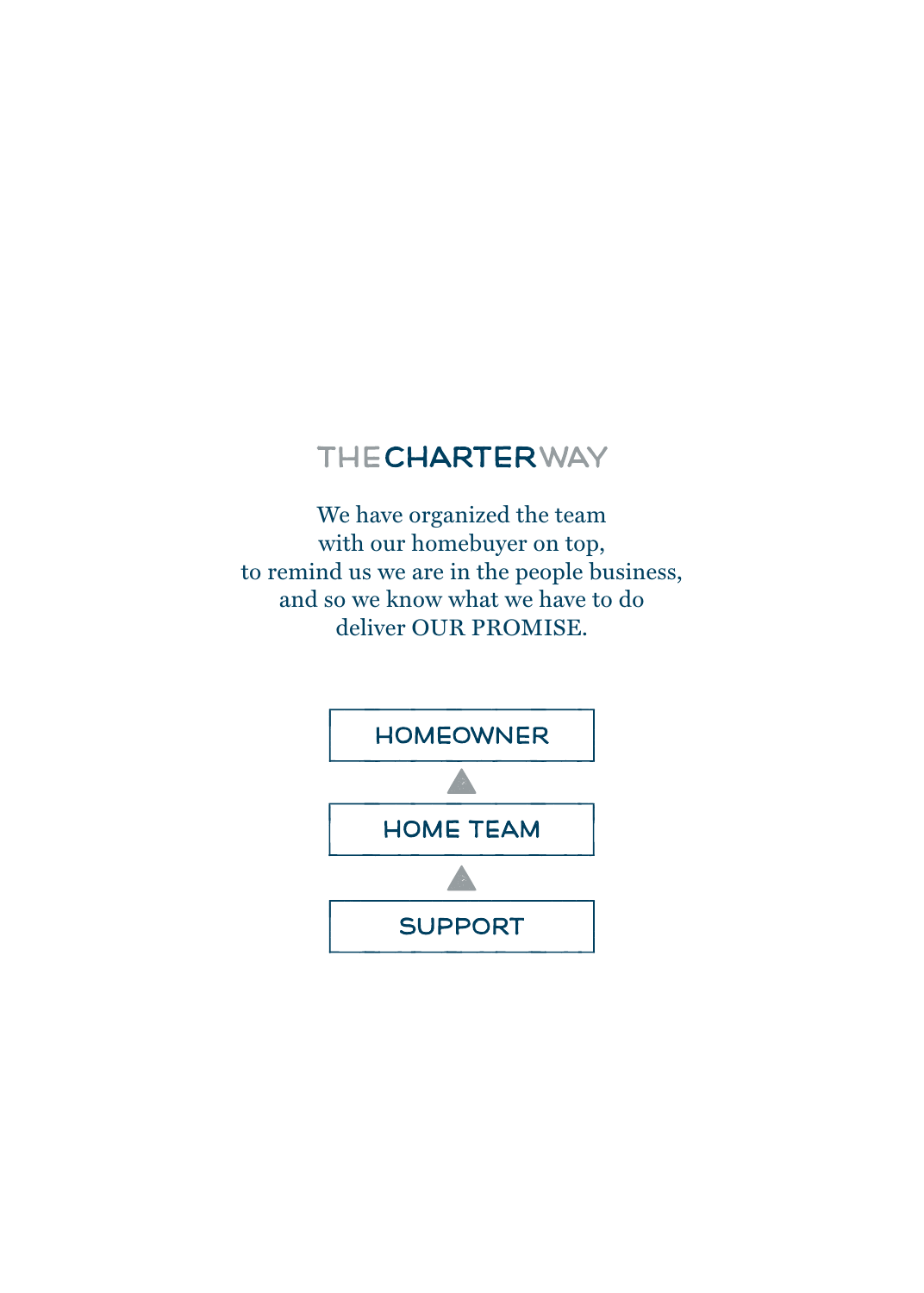### CHARACTER IS DESTINY

heraclitus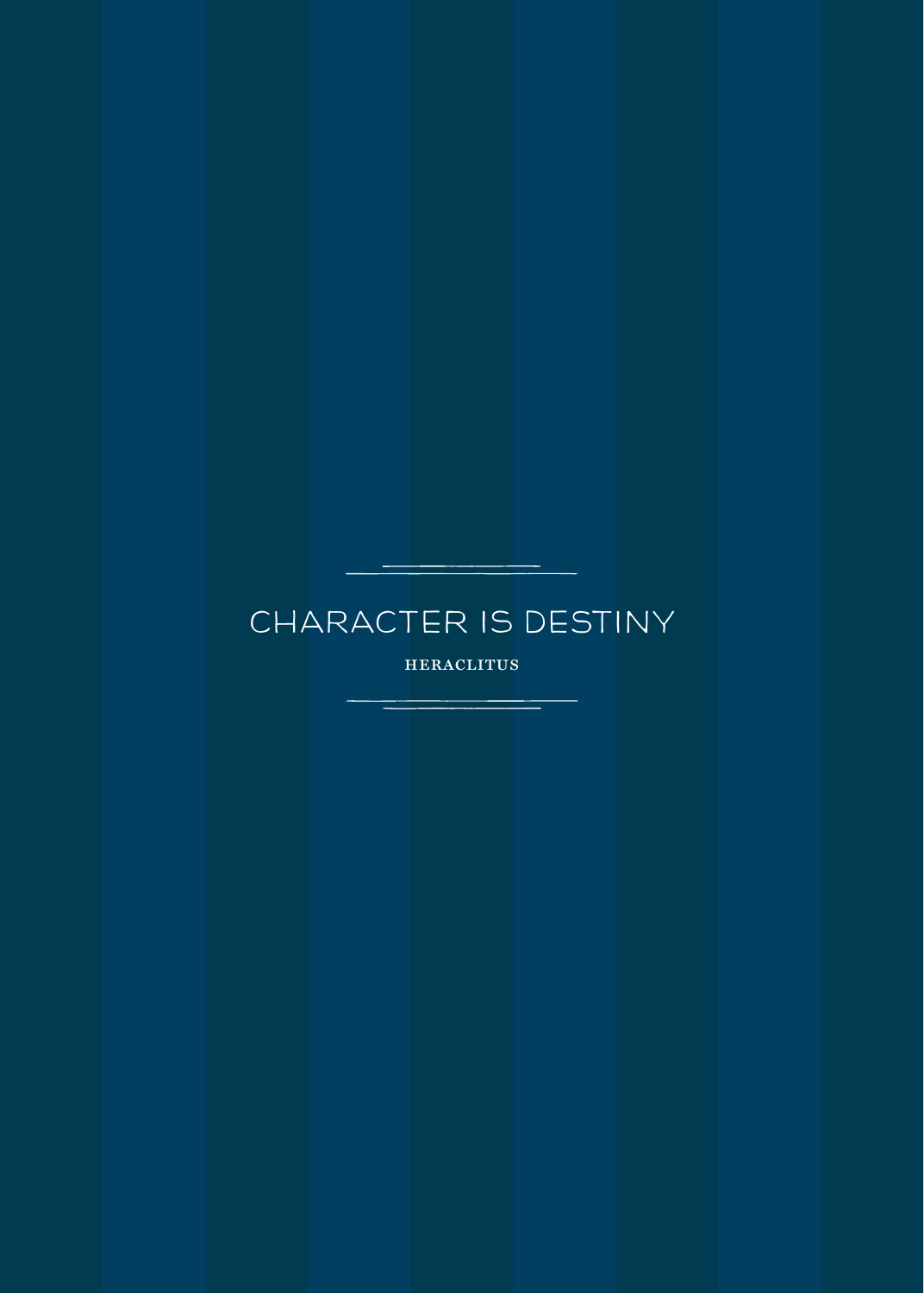Our business is built on *one* idea.

### **CHARACTER**

It is included in *all* we do.

It is what everything in **OUR CHARTER** comes from.

It tells the *story* of people and place. It shares what is *unique* about both.

It *connects* people, creates value, and leaves an endearing *legacy*.

It *inspires* us to inspire others, and to make our mark.